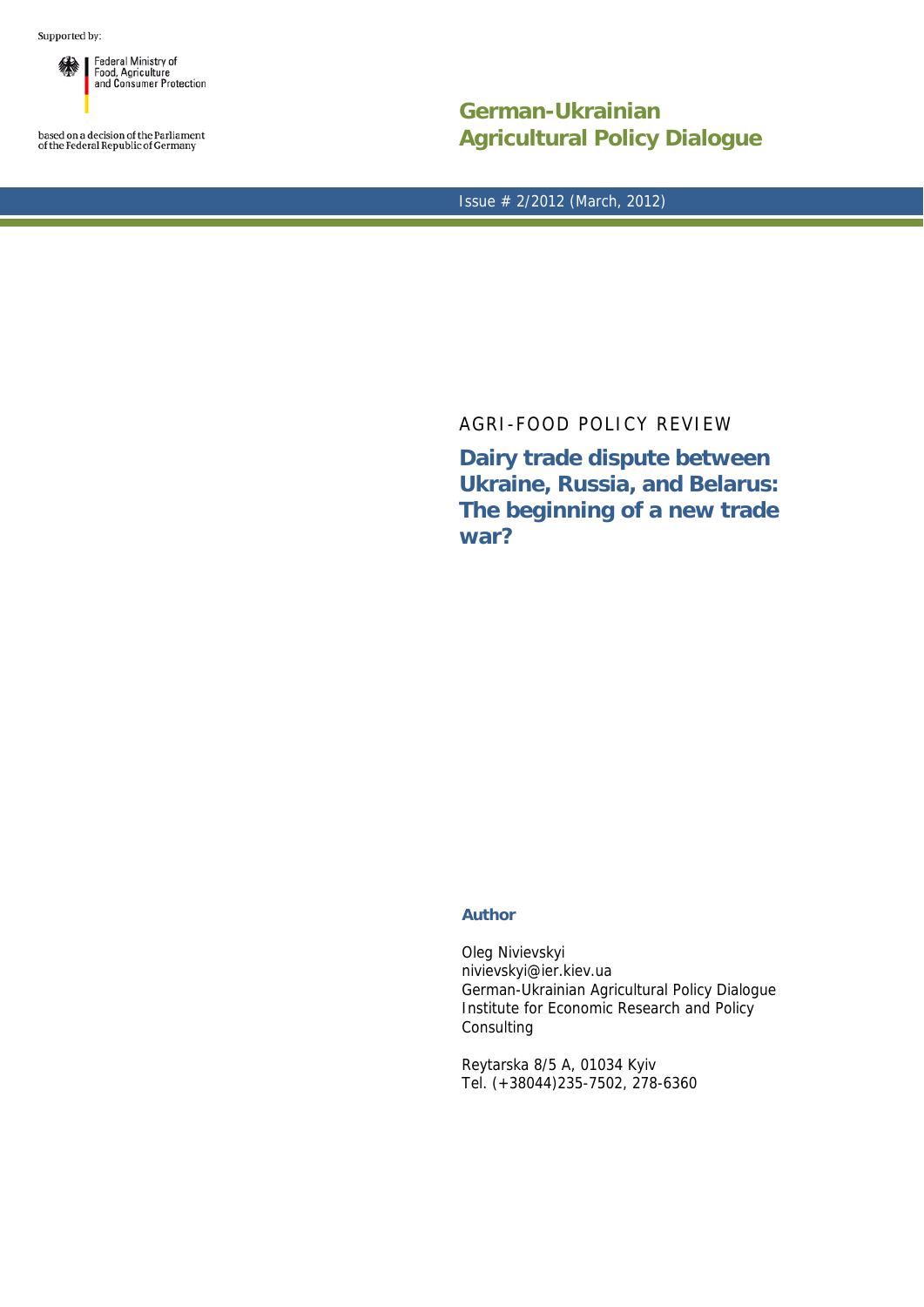## **February and early March were marked by dairy trade restrictions imposed by Russia and Ukraine that risk developing into a big agro-trade war.**

In February, Russia suspended imports of cheese from seven Ukrainian manufacturers. In turn, on March 1, Ukraine suspended imports of meat and dairy products from Belarus, a member of a Customs Union with Russia and Kazakhstan (CU RBK). The CU RBK, as a result, threatens to ban the imports of Ukrainian sunflower oil, corn, confectionary, and sugar. These developments create a risk of a big agricultural trade war between the CU RBK and Ukraine.

The formal reasons for trade restrictions by both Russia and Ukraine were ensuring food safety and quality. Russia explained ban on cheese imports by violations of dairy technical standards by selected Ukrainian producers. In particular, Russian authorities reported about availability of palm oil in Ukrainian cheese. In turn, Ukraine suspended Belarusian meat and dairy imports because of the excessive amounts of veterinary drugs residues in dairy products. From the very onset, the evolution of these two disputes has been accompanied by non-transparent, swift and seemingly ad-hoc decisions. Moreover, there was not a single publicly available official document with scientific evidence on a breach of national food safety and quality standards. So, although food safety and quality standards might indeed be at stake in the ongoing dispute between Ukraine and members of the CU RBK, it seems that economic and political incentives dominate the entire play.

Traditionally, Russia has been a key export market for export-oriented dairy industries in both Ukraine and Belarus. As the figures below demonstrate, Russia has been a destination for about 80% of Ukrainian and for more than 90% of Belarusian dairy exports.

Such a high degree of export concentration on Russia is critical for Ukraine and Belarus as they export about 40% and more than 80% of its cheese output, correspondingly. Furthermore, according to the OECD forecast, Russia will remain a key and growing importer of dairy products, especially in the cheese segment. This will be driven by growing food demand due to global population growth and increasing income (especially in developing and emerging economics), and at the same time by its shift towards higher valued food and to livestock products (including dairy

products). On the other hand, Russia has been developing its own dairy industry that fiercely competes for its domestic market with Ukraine and Belarus, and the two trade wars with Ukraine in 2006 and with Belarus in 2009 clearly witness for this.

**Figure 1** The destinations of Ukrainian dairy exports



source: UN comtrade; Note: RW – rest of the world





source: UN comtrade; Note: RW – rest of the world

The dairy dispute is aggravated by the fact that Russia's formal entry to WTO is expected in mid-2012 only, following ratification of its WTO accession terms in accordance with its constitutional procedures. Only then Russia will be obliged to follow basic obligations for nondiscrimination and apply similar requirements for the advance notification on sanitary and phytosanitary (SPS) measures. Furthermore, Russia's measures become then accessible for claims via SPS trade dispute settlement procedures. In the meantime, the Russian cheese market is lost for some of the Ukrainian dairy manufactures, while market shares of competitors increase.

Many experts emphasize more the political component of the trade dispute between Ukraine and Russia. Against the background of ongoing gas price and gas transport system